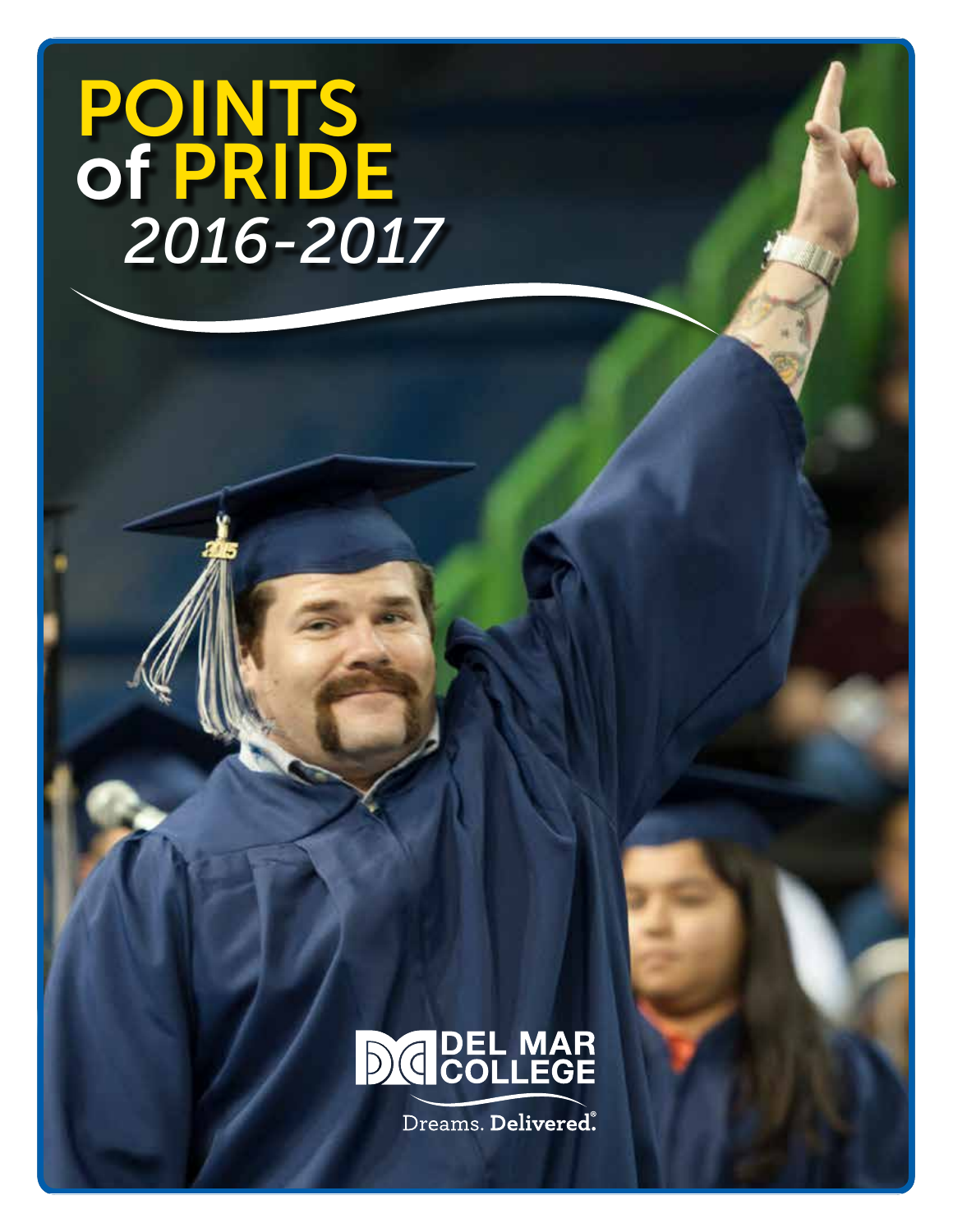Del Mar College is one of two community colleges in Texas and one of only 20 community colleges in the United States whose Fire Science Program is recognized for meeting the minimum standards of excellence established by Fire and Emergency Services Higher Education professional development committees and the National Fire Academy. *Source: U.S. Fire Administration* 



Only 10% of American workers have the right associate degree needed for middle-skills jobs, compared with 24% of Canadian workers and 19% of Japanese workers. *Source: The Organization for Economic Cooperation and Development* 

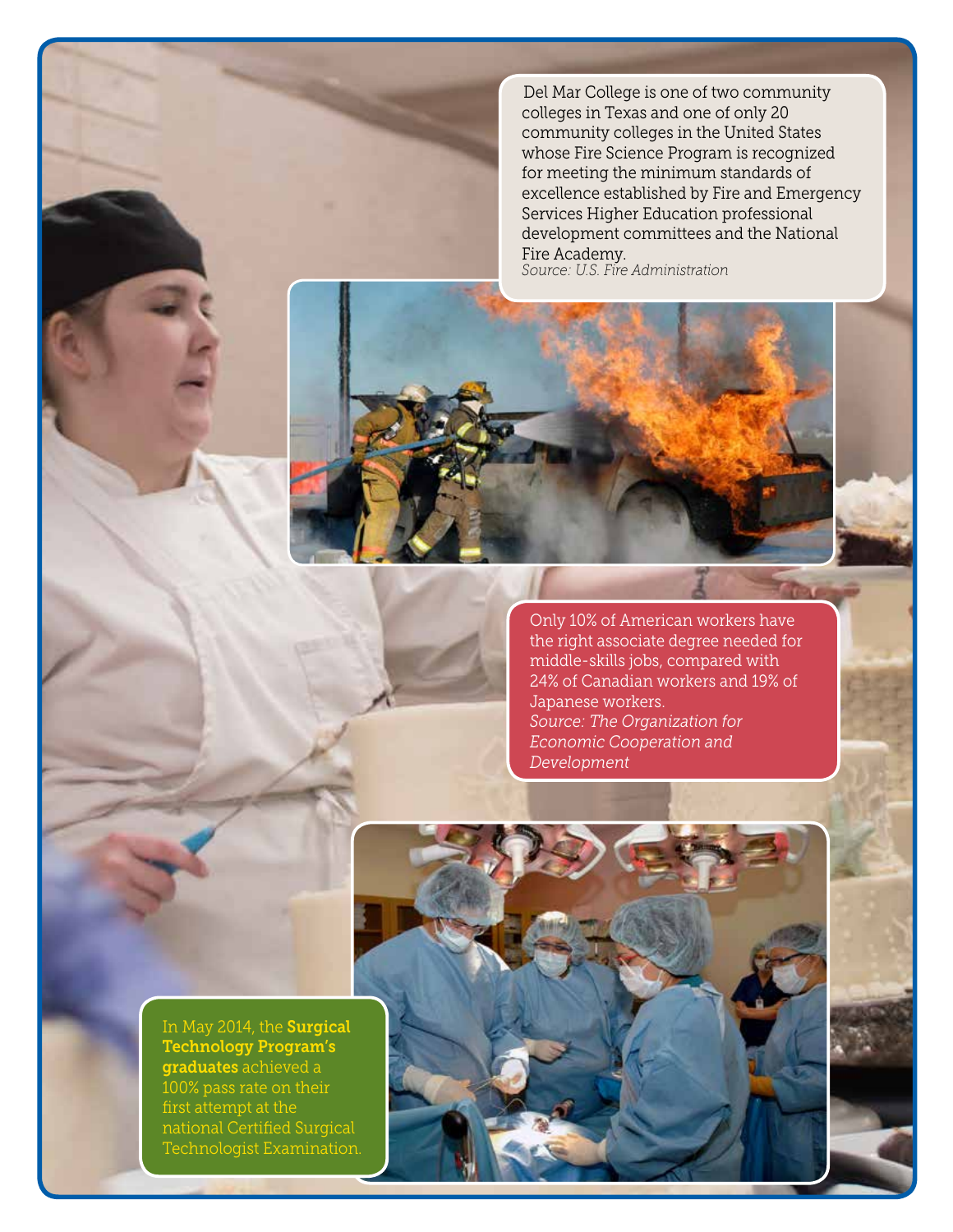With an Associate in Applied Science degree in Aviation Maintenance, DMC graduates make upwards of \$57,000 a year during their first year of employment, which is \$6,000 above the state average.

*Source: Sky is the limit on aviation maintenance career success by Saga Briggs, Houston Chronicle August 15, 2013* 

In May 2017, the **DMC Regional Police** Academy graduated eight cadets with 100% passing the TCLOE state licensure exam to become Basic Peace Officers. Their accomplishment makes the group the 17th class in a row to complete the exam with a 100% pass rate.

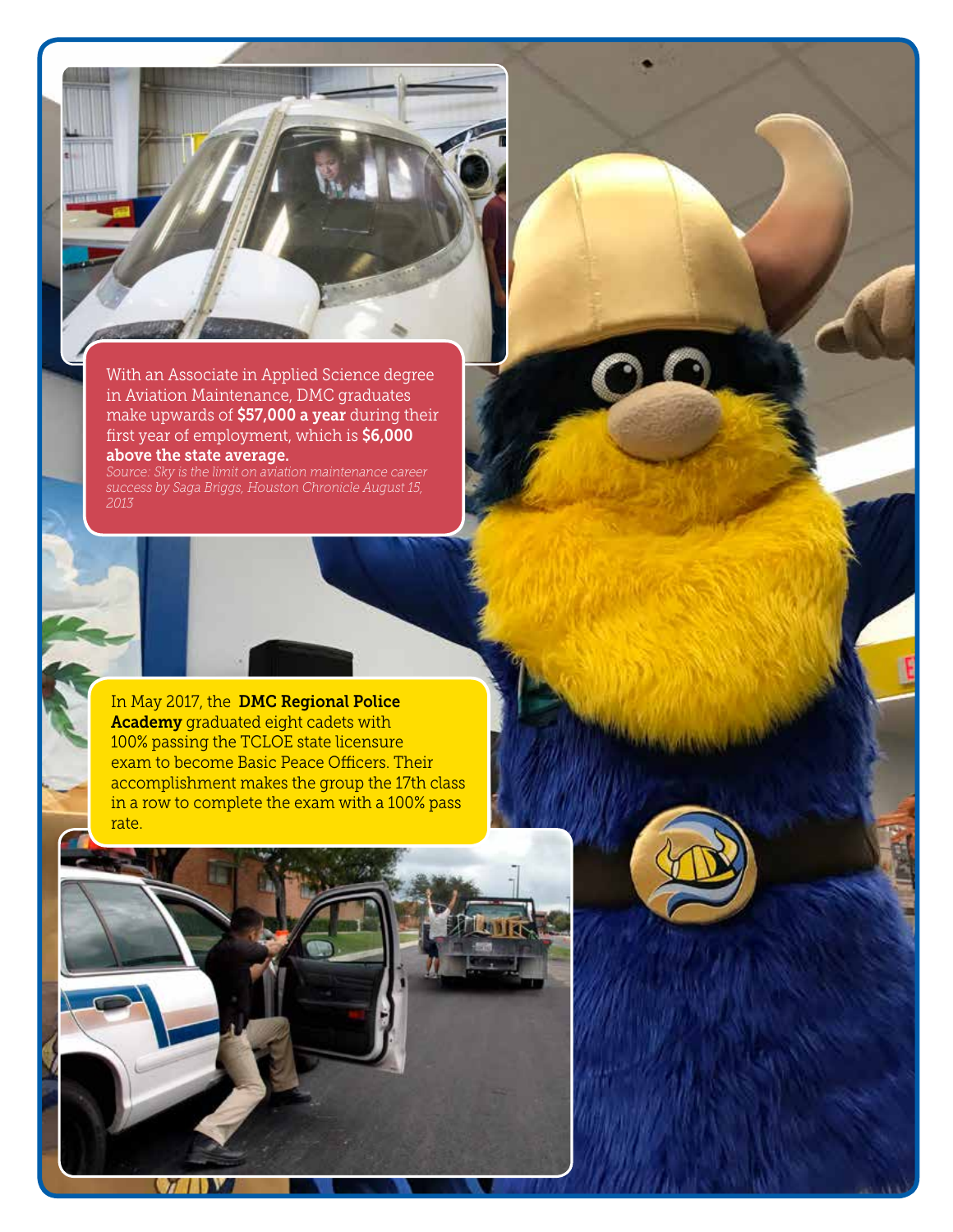Texas officials confirm that the median income for Del Mar College Business, Occupational and Technical graduates is **\$57,221** the first year after they graduate. That is \$6 thousand more than the state average.

*Source: Higher Education Pays, the Initial Earnings of Graduates of Texas Public Colleges and Universities, published by College Measures Economic Success Metrics, 2013. CollegeMeasures.org* 

> Del Mar College ranked 47 in the nation for the number of Vocational Nursing Associate Degrees and 28 in the nation for the number of Science Technology Associate Degrees.

*Source:Rankings published by Community College Week, Aug. 2015, based on U. S. Department of Education Data* 

Four-fifths of technical and occupational programs with graduates taking state licensure or certification examinations held passing rates of **90% or higher** for the 2013-2014 academic year. Twelve of those 20 programs held passing rates of 100%. *Source: DMC Licensure/Certification Program Checklist for Students Attempting* 

*Planning and Institutional Research* 





Based on the Del Mar College Foundation's 2012 performance, the organization is ranked in the Top 100 Public Twoyear Colleges for Annual Fund Raising Success, the equivalent of the Fortune 100. Researchers reviewed more than 850 higher education support foundations with DMCF ranking No. 98 for total assets and No. 57 for the amount of annual funds raised as reported for 2012.

*Education (wcrowe@georgiacenter.uga.edu)* 

### More than a century of Accreditation:

- Art program-accr the National Assoc Art and Design
- Drama program $-$ a by the National Ass Theatre
- Music program-a by the National Ass Music *Source: Respective accrediting*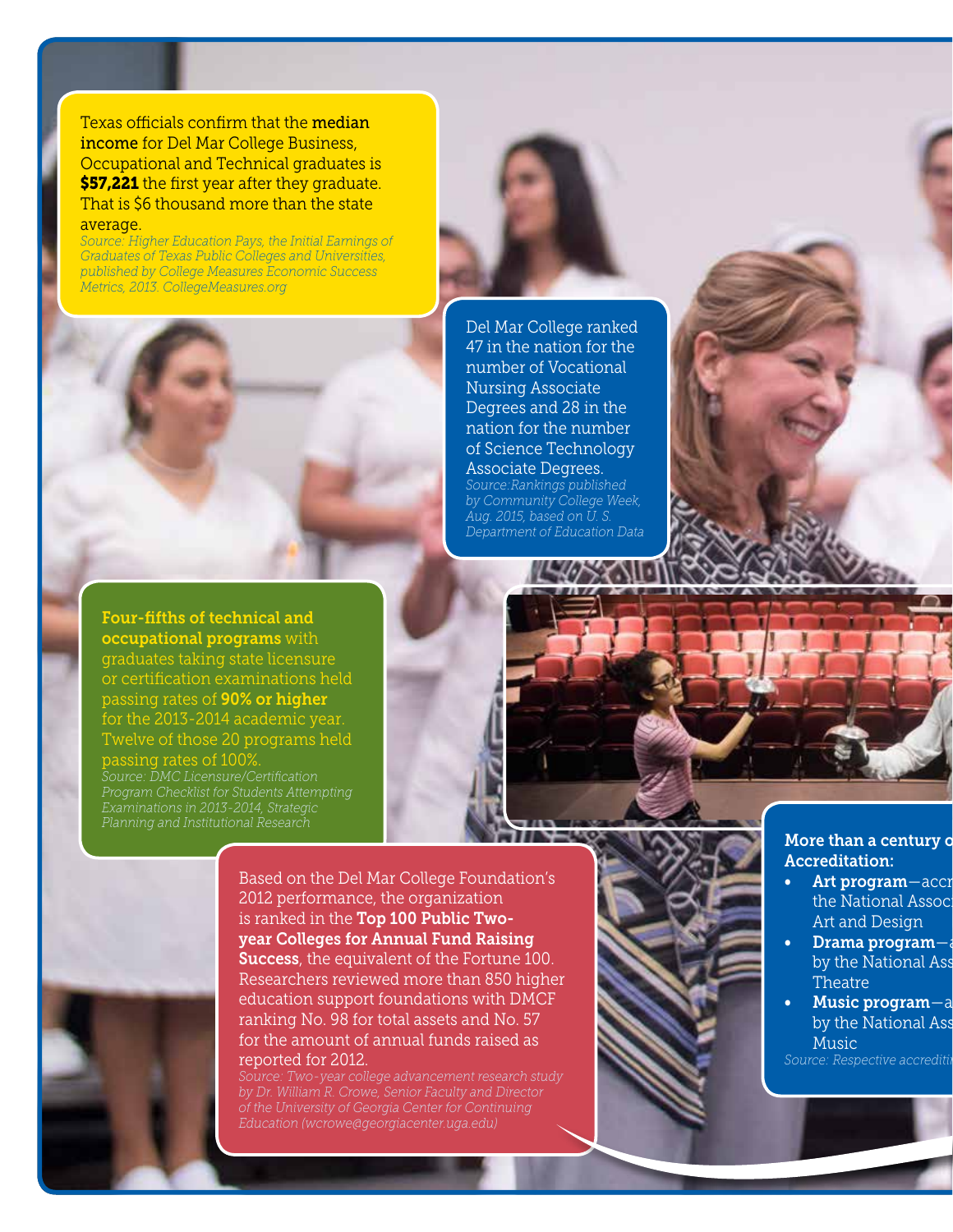

298 full-time faculty, 84% hold masters or doctoral degrees *Source: Statistical Profile 2015/2016* 

10 Piper Professors, classroom instructional excellence award. *Source: Minnie Stevens Piper Foundation, 2010* 

Del Mar College ranks 39 among all higher education on the number of Hispanics receiving an Associate Degree. That number grew 25% from 2013 to 2014, totaling 662 students the previous year.

Del Mar College also ranked 89 among all higher education on the total number of minority students receiving an Associate Degree.

*Rankings published by Community College Week, Aug. 2015, based on U. S. Department of Education Data* 

### **f National Fine Arts**

edited since 1991 by iation of Schools of

accredited since 2005 sociation of Schools of

ccredited since 1948 sociation of Schools of

*ting agencies* 

Del Mar College is among the top 100 colleges and universities with more firstresponse and emergency management programs than any others in the country. *Save Lives, 2013* 

Del Mar College is among the top 90 colleges and universities where graduates who become Fire Science professionals can expect annual incomes five times the cost of one year of school. *Source: FireScience.org – 90 Fire Science Degree Programs that Really Pay Off, 2013*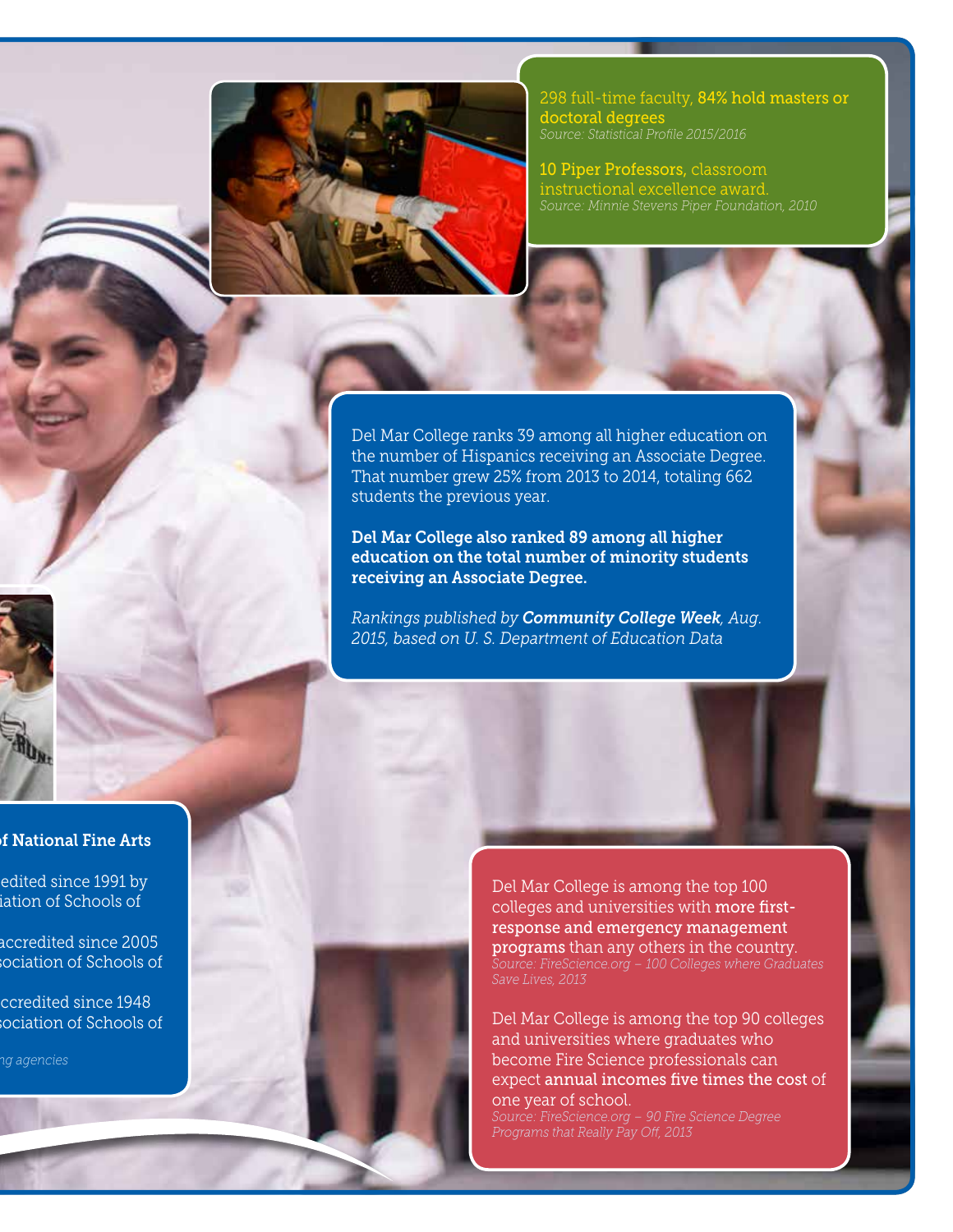## HIGHLIGHTS  *2016-2017*

Del Mar College was listed among 19 other community colleges in Texas as one of the 2017 Military Friendly Schools. *Source: Militaryfriendly.com* 

The average DMC grad salary early in their career is \$42,000, reaching over \$60,000 at mid-career. *Source: www.payscale.com/collegesalary-report/best-schools-bystate/2-year-colleges/texas* 

Del Mar College has been ranked 3rd in Texas for 2017 Best Online Colleges by Accredited School Online. *Source: accreditedschoolsonline.org, 2017* 

> Del Mar College has been recognized as one of "Texas' Best Community Colleges for Workforce Training." *Source: April 2016 issue of Southern Business and Development*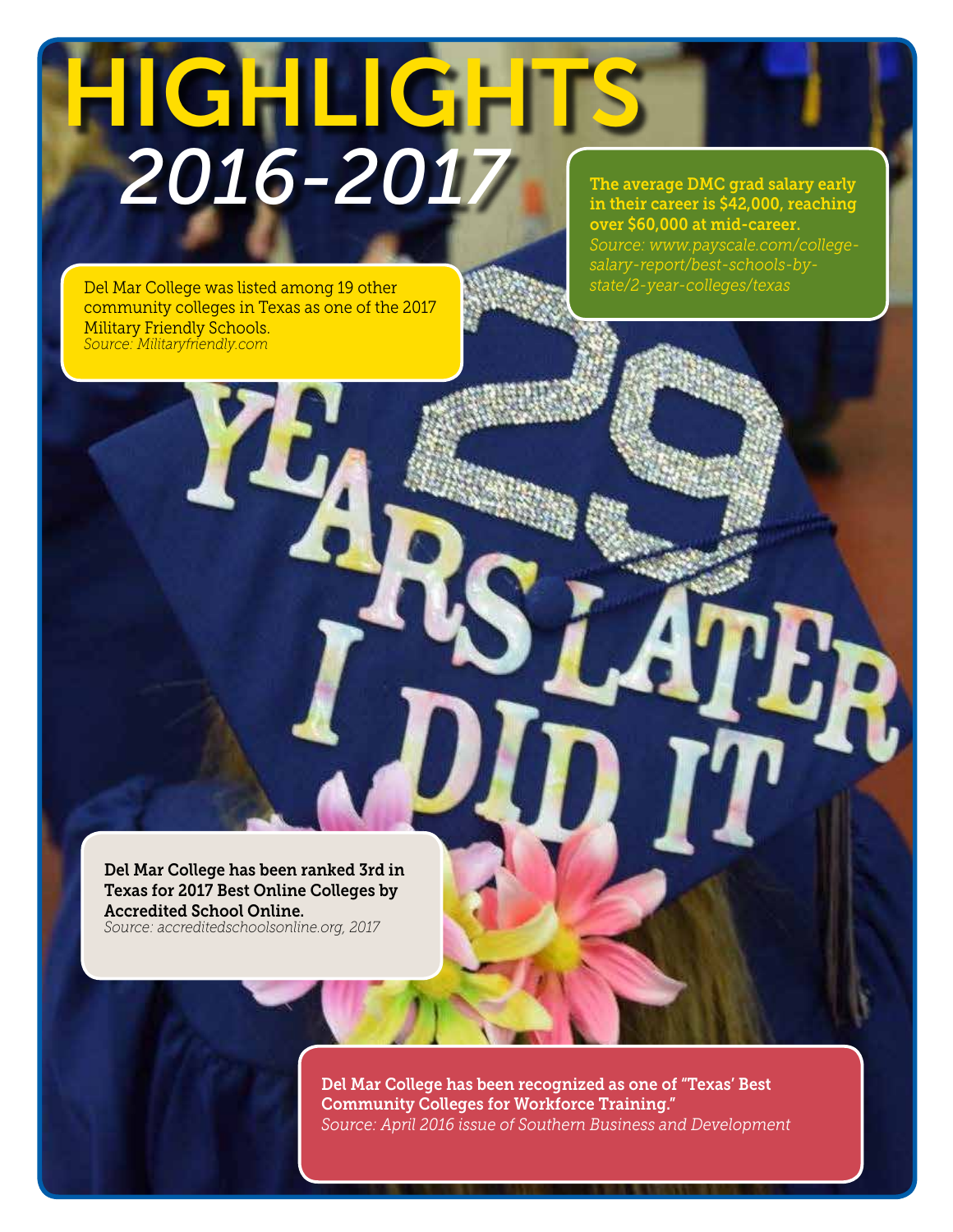With the use of **Civitas Learning**, Del Mar College catapulted past a 5% target to increase graduation applications by attaining a 26% increase from Spring 2016 to Spring 2017, boosting those applications from 687 to 865—working under a U.S. Department of Education Title V grant aimed at increasing Hispanic graduation applications. *Source: www.civitaslearningspace. com/del-mar-college-boostsgraduation-applications-26-percent/* 

Nearly 30% of Americans with associate degrees now make more than those with bachelor's degrees. *Source: Georgetown University Center on Education and the Workforce* 

Over an adult's working life, high school graduates earn an average of \$1.2 million; associate's degree holders earn about \$1.6 million, earning them \$400,000 more than someone with just a high school diploma. *Source: U.S. Census Bureau* 



A two-year community college degree, at present full rates, costs about \$6,262. A bachelor's degree from a four-year, private residential university goes for \$158,072. *Source: College Board* 

29 million jobs paying middle class wages today require only an associate's and not a bachelor's degree. *Source: Georgetown University Center on Education and the Workforce* 

# OINTS